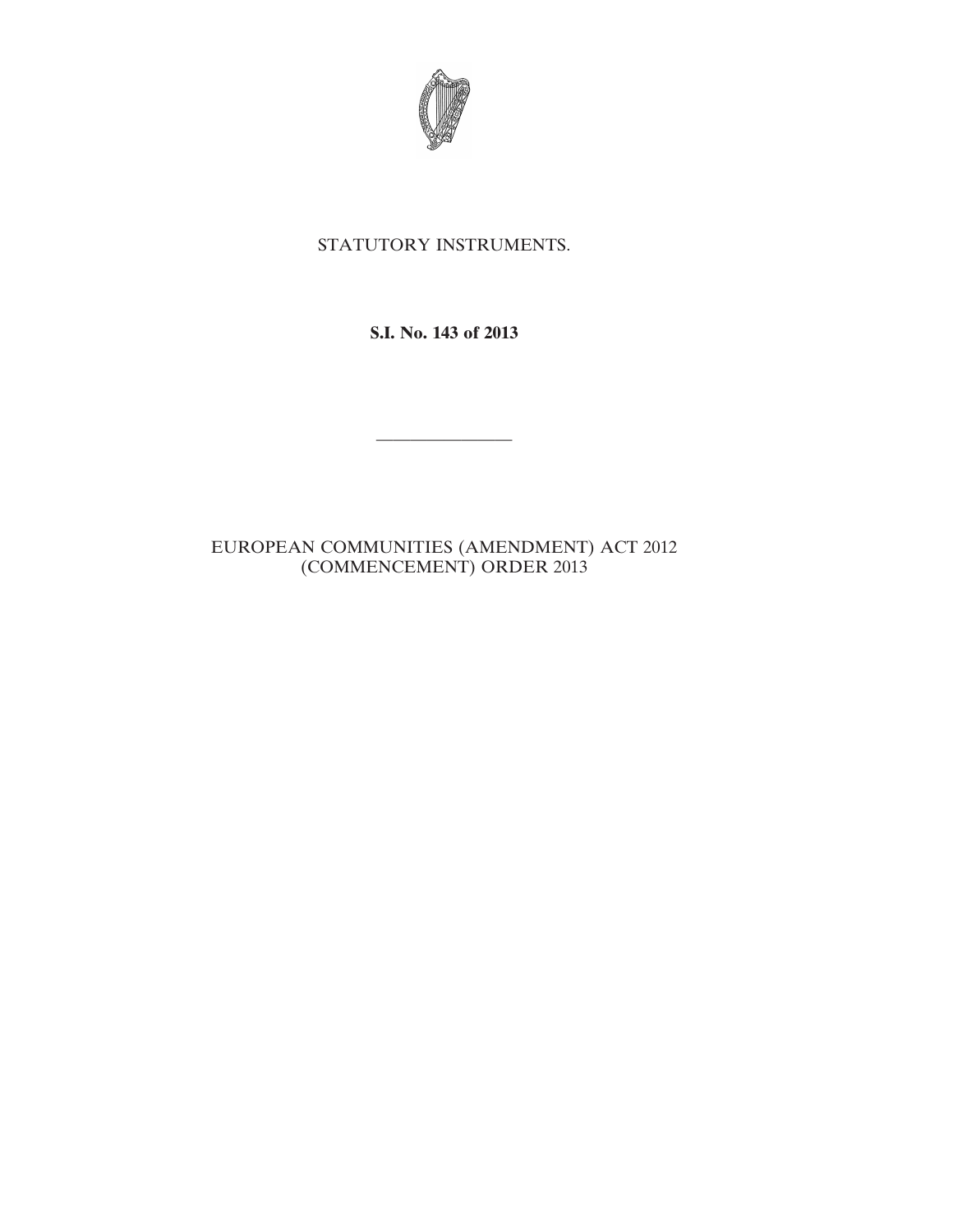## EUROPEAN COMMUNITIES (AMENDMENT) ACT 2012 (COMMENCEMENT) ORDER 2013

I, EAMON GILMORE, Minister for Foreign Affairs and Trade, in exercise of the powers conferred on me by section 2(3) of the European Communities (Amendment) Act 2012 (No. 21 of 2012), hereby order as follows:

1. This Order may be cited as the European Communities (Amendment) Act 2012 (Commencement) Order 2013.

2. The 1st day of May 2013 is appointed as the day on which the European Communities (Amendment) Act 2012 (No. 21 of 2012) in so far as it relates to paragraph (ii) of the definition inserted by section 1 of that Act in the European Communities Act 1972 shall come into operation.



GIVEN under my Official Seal, 26 April 2013.

> EAMON GILMORE, Minister for Foreign Affairs and Trade.

*Notice of the making of this Statutory Instrument was published in "Iris Oifigiúil" of* 3*rd May*, 2013.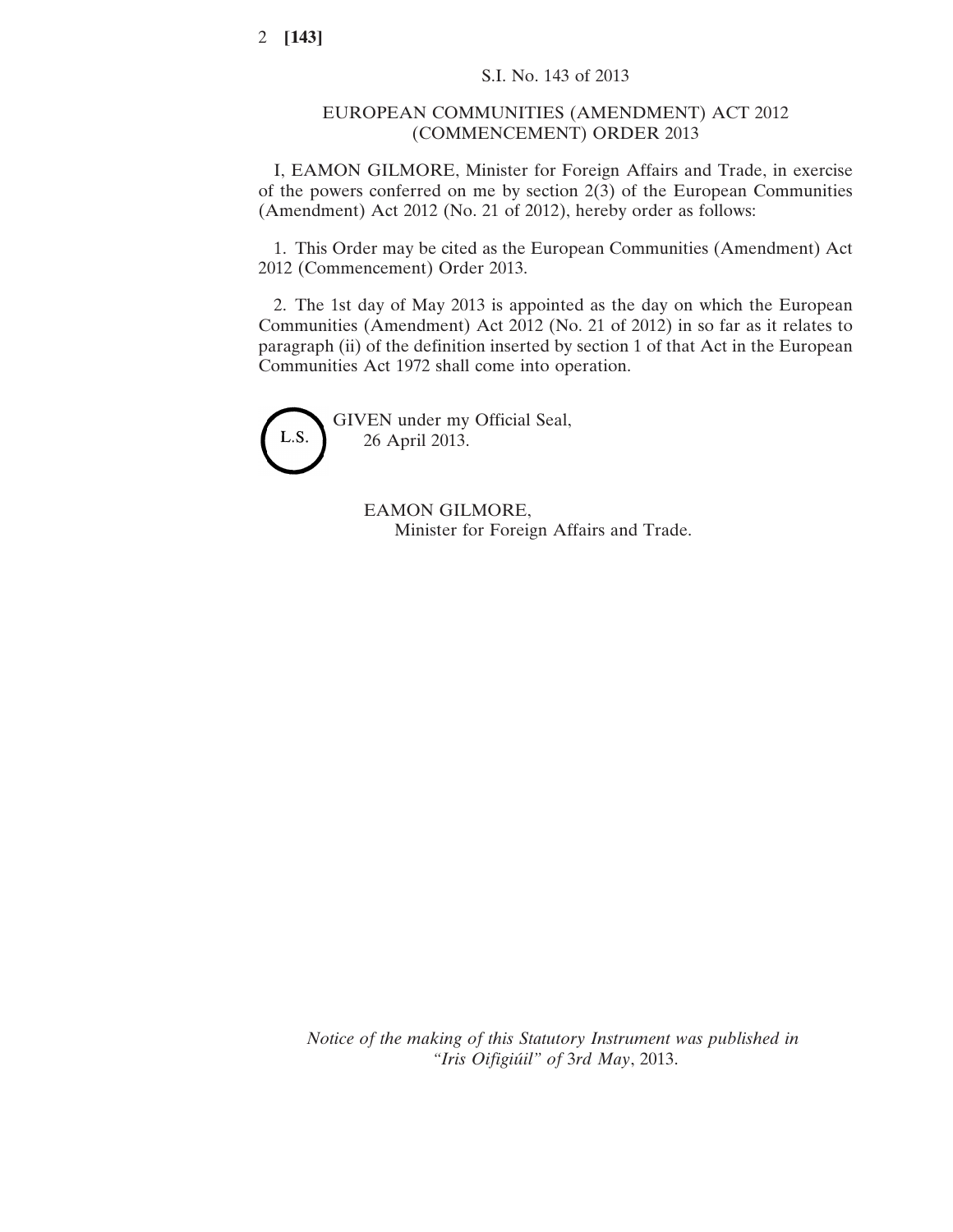**[143]** 3

## EXPLANATORY NOTE

*(This note is not part of the Instrument and does not purport to be a legal interpretation.)*

This Order appoints the 1st day of May 2013 as the day on which the European Communities (Amendment) Act 2012 comes into operation insofar as it relates to the European Council Decision of 25 March 2011 amending Article 136 of the Treaty on the Functioning of the European Union with regard to a stability mechanism for Member States whose currency is the euro.